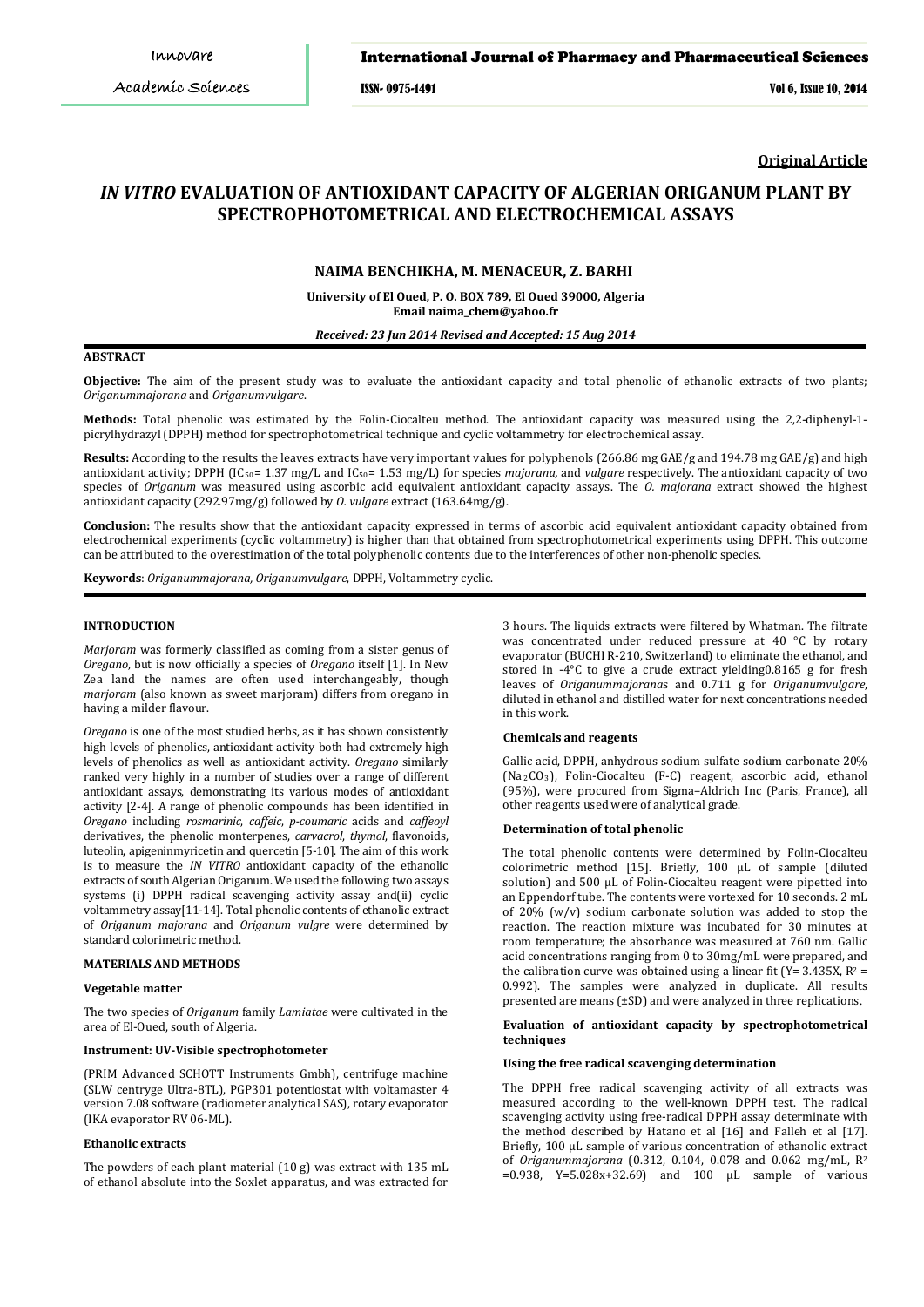concentration of ethanolic extract of *Origanumvulgare* (1.1, 0.55, 0.36, 0.275 and 0.22 mg/mL, R2 =0.999, Y=8.718x+26.91) was added to 1 mL of a DPPH methanolic solution (4.9 mg DPPH in 50 mL methanol 100%). The mixture was vigorously shaken and left to stand in the dark for 30 minutes at room temperature. The antioxidant activity was then measured by the decrease in absorption at 517 nm using UV-Visible spectrophotometer and corresponds to the extract ability to reduce the radical DPPH\*to the yellow-coloured diphenilpicryldrazine. The antiradical activity was expressed as IC50 (μg/mL), the antiradical dose required to cause 50% and calculated by the following equation:

DPPH scavenging activity (%) = 
$$
\frac{(A_0 - A_1)}{A_0} \times 100(1)
$$

Where  $A_0$  is the absorbance of control at 30 minutes,  $A_1$  is the absorbance of the sample extract at 30 minutes. All results presented are means (±SD) and were analyzed in three replications.

### **Evaluation of antioxidant capacity by electrochemical techniques**

The measurement of the antioxidant capacity of the studied samples of *Origanum* was performed using an electrochemical method based<br>on cyclic voltammetry techniques. Cyclic voltammetry on cyclic voltammetry techniques. measurements were performed in an electrochemical cell with a volumetric capacity of 50 mL containing a glassy carbon electrode (GCE) working electrode (radio meter analytical SAS), a Pt wire counter electrode and an Hg/Hg2Cl2 reference electrode (saturated with KCl). The potential was swept in direct scanning mode starting from-200 to +1000 mV with a scanning rate of 100 mV/s. To avoid reducing the sensitivity of the working electrode, the latter was polished after each cycle by rubbing its surface using alumina oxide (particle size 0.3μm) before every electrochemical assay. After polishing it was rinsed thoroughly with bi distilled water for 30 seconds. The antioxidant capacity of the studied samples of *Origanum* was obtained using the current density of the anodic curve of the voltammogram. The calibration graph is obtained by plotting the current density of the anodic curve of the voltammogram of each sample of the standard versus its concentration. Ascorbic acid was used as a standard in the calculation of antioxidant capacity of the studied sample of *Origanum* because of its wide spreading in nature and also because its anodic current density displays excellent linearity toward ascorbic acid concentrations [18-19].

## **RESULTS AND DISCUSSION**

### **Total phenolic contents in the selected plant**

The total phenolic contents of *Origanum* species were measured using F-Creagent method.

These results obtained by Soxhlet extraction using ethanol absolute solvent are presented in table 1.

### **Table 1: Total polyphenol of ethanolic leaves extracts of genus**  *Origanum.*

| <b>Plant species</b> | Polyphenols (mg GAE/g) |
|----------------------|------------------------|
| Organum majorana     | $266.86 \pm 1.37$      |
| Origanum vulgare     | $194.78 \pm 1.49$      |

Data are expressed as means ± standard deviation of triplicate samples, Values with different row are significantly  $(P < 0.05)$ .

As can be seen from the table 1, significant phenolic contents were observed for different ethanolic extracts of *Origanummajorana* (266.86 mg GAE/g,) and *Origanumvulgare*194.78 mg GAE/g). These concentrations significantly higher if are compared to other medicinal plants like *G. multifolial* 12.36 mg GAE/g and *G. villosa* 20.81 mg GAE/g [20], 70.07 mg GAE/g DW for *M. edule* [17]. According to Zheng & Wang [21], two *Oregano* species tested (*Origanumvulgare and Origanummajorana)* both had extremely high levels of phenolic as well as antioxidant activity.

### **Free radical DPPH scavenging assay**

The DPPH radical scavenging activity of ethanolic extract leaves of the two species of *Origanum*are presented in table2. For ethanolic extract of *O. majorana* obtained the higher value  $[IC_{50} = 1.37 \pm 0.08]$ mg/L), the value found in *Origanumvulgare* (IC<sub>50</sub>=1.53 ±0.07 mg/L). The antioxidant capacity of the two species of *Origanum*is higher than the positive control BHA (IC<sub>50</sub>=28.27 ± 3.85mg/L), this antioxidant capacity free radical scavenger DPPH related with the quantity of total polyphenol composition [22]. The relationship is related to their ability to antioxidant activity, free radical scavenger [23]. Similar results were observed in relation to lard [24-25]. The  $IC_{50}$  values are inversely proportional to the anti-radical activity. The values of all ARP (Anti radical activity,  $ARP=1/IC_{50}$ ) [26] extracts are significant, moreover, these values do not tent and away from zero. The more ARP increases; we can say that our extracts have antioxidant activity. All IC50 are very low ranging between 1.37μg/mL and 28.7μg/mL, under this setting sequestration, capacity radical are listed in order:

*Origanummajorana>Origanumvulgare*>αtocopherol> BHA

**Table 2: DPPH radical scavenging activity (IC50 in μg/mL) of the two extracts and ARP authentic standards**

| <b>Extracts and standards</b> | DPPH test (IC <sub>50</sub> in<br>$\mu$ g/mL) | $AP*$ |
|-------------------------------|-----------------------------------------------|-------|
| Origanummajorana              | $1.37 \pm 0.08$                               | 0.072 |
| <i>Origanumvulgare</i>        | $1.53 \pm 0.07$                               | 0.065 |
| <b>BHA[27]</b>                | $28.27 \pm 3.85$                              | 0.035 |
| Atocopherol[27]               | $15.99 \pm 0.25$                              | 0.062 |

Data are expressed as means ± standard deviation of triplicate samples, Values with different row are significantly  $(P < 0.05)$ .\* antiradical activity

### **Cyclic voltammetry assay**

In order to express the antioxidant capacity of different species of the *Origanum* extracts in equivalent terms of ascorbic acid equivalent antioxidant capacity, different concentrations of the standards ascorbic acid (0.049 to 0.868 g/L) were plotted verses the anodic current density obtained from different cyclic voltammograms at pH 7 in 0.2 M phosphate buffer solution as a supporting electrolyte using a 3 mm-diameter glassy carbon electrode present typical irreversible oxidation processes with the existence of an irreversible one oxidation peak at 260mV (figure 1). As can be seen there is an increase in peak current with the increase in ascorbic acid concentrations which leads to a linear relation between these two parameters [28].



### **Fig. 1: Cyclic voltammogram referring to different ascorbic acid concentrations**

The equation obtained from the linear calibration graph in the studied concentration range for ascorbic acid is,  $y = 127.39x + 0.12$ (where y represents the value of the anodic current density and x, the value of standards concentration, expressed as g/L), with a correlation coefficient of $R^2$  = 0.998. The total antioxidant capacity was calculated based on the following equation: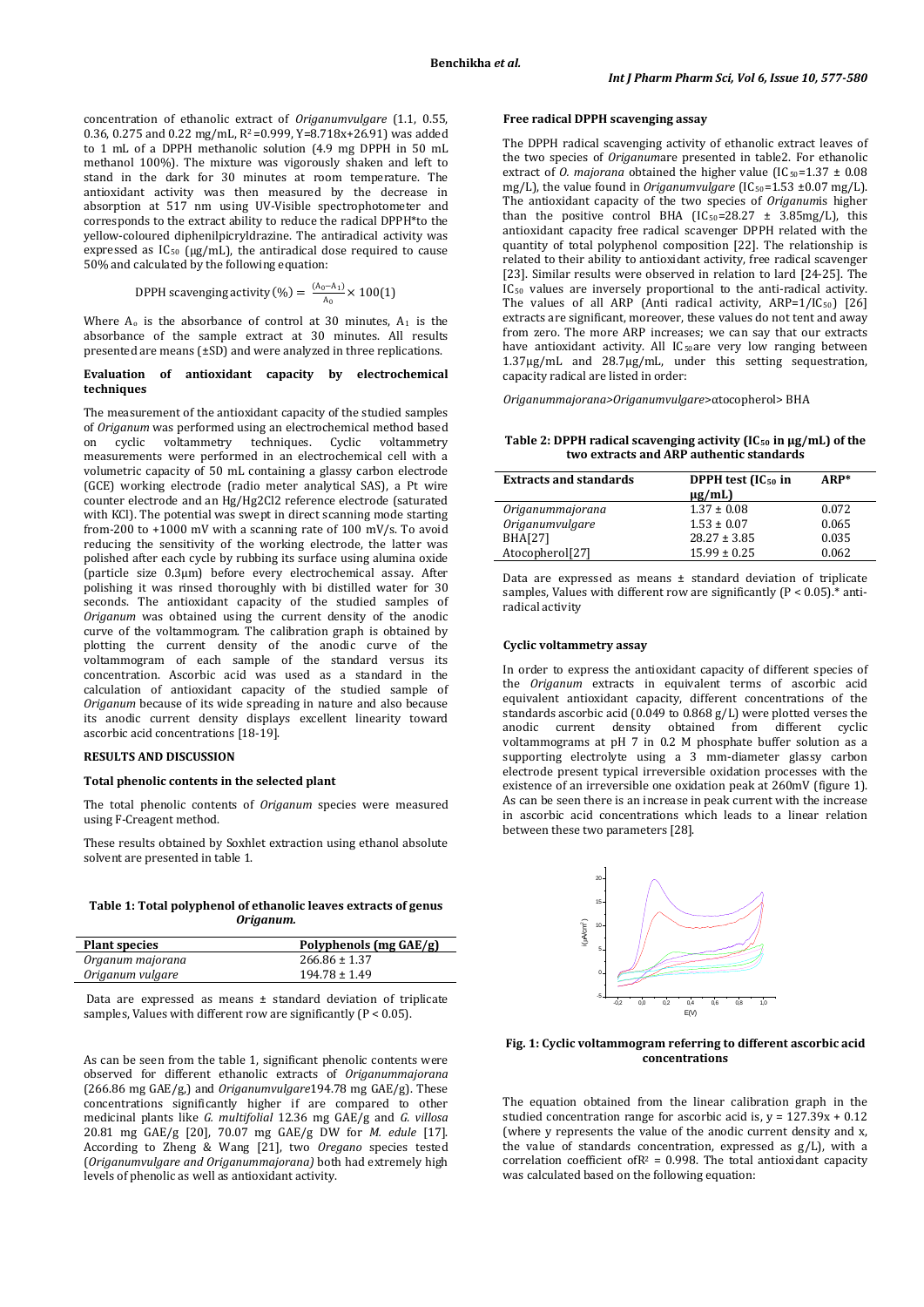$$
\text{TAC} = \frac{c_1}{c_2} (2)
$$

Where TAC is total antioxidant capacity, C<sub>1</sub> is the *Origanum* sample extract concentration (g/mL), C2 is the sample concentration in the electrochemical cell (g/mL) calculated by replacing the current density obtained from different voltammograms of sample extracts in the equation  $y = 127.39x + 0.12$ . Antioxidant capacity of two *Origanum* varieties from [5, 7] showed higher antioxidant capacity.

## **Evaluation of antioxidant capacity of** *Origanummajorana*

As it can be seen from voltammogram of figure 2, the ethanolic extract of *Origanummajorana* do not response in the same manner as the standard ascorbic acid. The voltammogram of extract represent two peaks for oxidation at 239.9 mV for first oxidation and another for second oxidation at 674.01 mV. This irreversible electrochemical behavior of ethanolic extract may indicate that the *O. majorana* extract contain a different polyphenolic contents of that of the standard ascorbic acid. Electrochemical data calculated from

voltammetric measurements of voltammogram of figure 2 are presented in table 3.



**Fig. 2: Cyclic voltammogram of** *Origanummajorana* **ethanolic extract in pH 7, 0.2M phosphate buffer solution at scan rate 100 mV/s.**

| Table 3: Electrochemical data of ethanolic extract extracts of <i>0. majorana</i> |  |
|-----------------------------------------------------------------------------------|--|
|-----------------------------------------------------------------------------------|--|

| Ethanolic<br>extract  | $\mathbf{v}$<br>(m)<br>Epa | --<br>$\gamma$ cm <sup>2</sup><br>ıpa<br>TuA. | --<br>(mV<br>Epa           | . .<br>l u A<br>$\mathbf{cm}^2$<br>npa* |
|-----------------------|----------------------------|-----------------------------------------------|----------------------------|-----------------------------------------|
| $\sim$<br>0. majorana | 2200<br>ر ر سے             | $  \circ$<br>ა.აას"                           | $\mathbf{r}$<br>T.0.1<br>U | 4406                                    |

\*First oxidation \*\*second oxidation

### **Evaluation of antioxidant capacity of** *Origanumvulgare*

Figure 3 indicate that ethanolic extract of *Origanumvulgare* present the same irreversible electrochemical behavior of that of the standard ascorbic acid, although with oxidation potential value is less positive than ascorbic acid, around 13,4 to 212 mV. This may indicate that, under this electrochemical conditions, the extract of *O. vulgre* contain the same polyphenolic contents of the standards ascorbic acid. Electrochemical data obtained from voltammogram of ethanolic extract of *O. vulgare* sample is summarized in table 4.





**Table 4: Electrochemical data of ethanolic extract of** *O. vulgare*

| Ethanolic extract | Epa (mV) | ipa* $(\mu A/cm^2)$ |
|-------------------|----------|---------------------|
| 0. vulgare        | 71 7     |                     |

The ascorbic acid equivalent antioxidant capacity of different species of the two studied samples extracts calculated from the calibration graphs is summarized in table 5.

### **Table 5: Antioxidant capacities of two different varieties of**  *Origanum*

| variety     | Ascorbic acid antioxidant capacities |  |  |
|-------------|--------------------------------------|--|--|
|             | Ethanolic extracts (mg/g)            |  |  |
| 0. majorana | 262.97                               |  |  |
| 0. vulgare  | 163.64                               |  |  |

The ascorbic acid equivalent antioxidant capacity values for different variety of ethanolic extract of studied *Origanum* indicate that *Origanummajorana* variety was the most effective with the highest ascorbic acid equivalent antioxidant capacity value (262.97 mg/g), followed by *Origanumvulgare* variety, ascorbic acid equivalent antioxidant capacity value (163.64mg/g).

### **CONCLUSION**

Both the spectrophotometrical (DPPH) and electrochemical (ascorbic acid equivalent antioxidant capacity) assays suggest that ethanolic extract of two species of *Origanum* shows *IN VITRO* antioxidant activities by inhibiting DPPH which may be due to presence phenolic compounds found in preliminary phytochemical screening. The results also show that the antioxidant capacity of *Origanummajorana* expressed in terms of ascorbic equivalent antioxidant capacity (AEAC) is higher than that obtained for *Origanumvulgare*. Also the results show that the antioxidant capacity expressed in terms of ascorbic acid equivalent antioxidant capacity obtained from electrochemical experiments (cyclic voltammetry) is higher than that obtained from spectrophotometrical experiments using DPPH. This outcome can be attributed to the overestimation of the total polyphenolic contents due to the interferences of other non-phenolic species.

### **CONFLICT OF INTERESTS**

Declared None

### **REFERENCES**

- 1. McGee H. On food and cooking. Revised ed. New York: Scribner; 2004. p. 884.
- 2. Capecka E, Mareczek A, Leja M. Antioxidant activity of fresh and<br>dry herbs of some*Lamiaceae* species. Food Chem herbs of someLamiaceae species. Food Chem 2005;93(2):223-6.
- 3. Dragland S, Senoo H, Wake K, Holte K, Blomhoff R. Several culinary and medicinal herbs are important sources of dietary antioxidants. J Nut 2003;133(5):1286-90.
- 4. Shan B, Cai YZ, Sun M, Corke H. Antioxidant capacity of 26 spices extracts and characterization of their phenolic constituents. J Agricultural Food Chem 2005;53(20):7749-59.
- 5. Yanishlieva NV, Marinova E, Pokorný J. Natural antioxidants fromherbs and spices. Eur J Lipid Sci Technol 2006;108(9):776-93.
- 6. Vichi S, Zitterl-Eglseer KMJ, Franz C. Determination of the presence of antioxidantsderiving from *sage* and *oregano* extracts added to animal fat by means of assessment of theradical scavenging capacity by photochemiluminescence analysis. Nahrung/Food 2001;45(2):101-4.